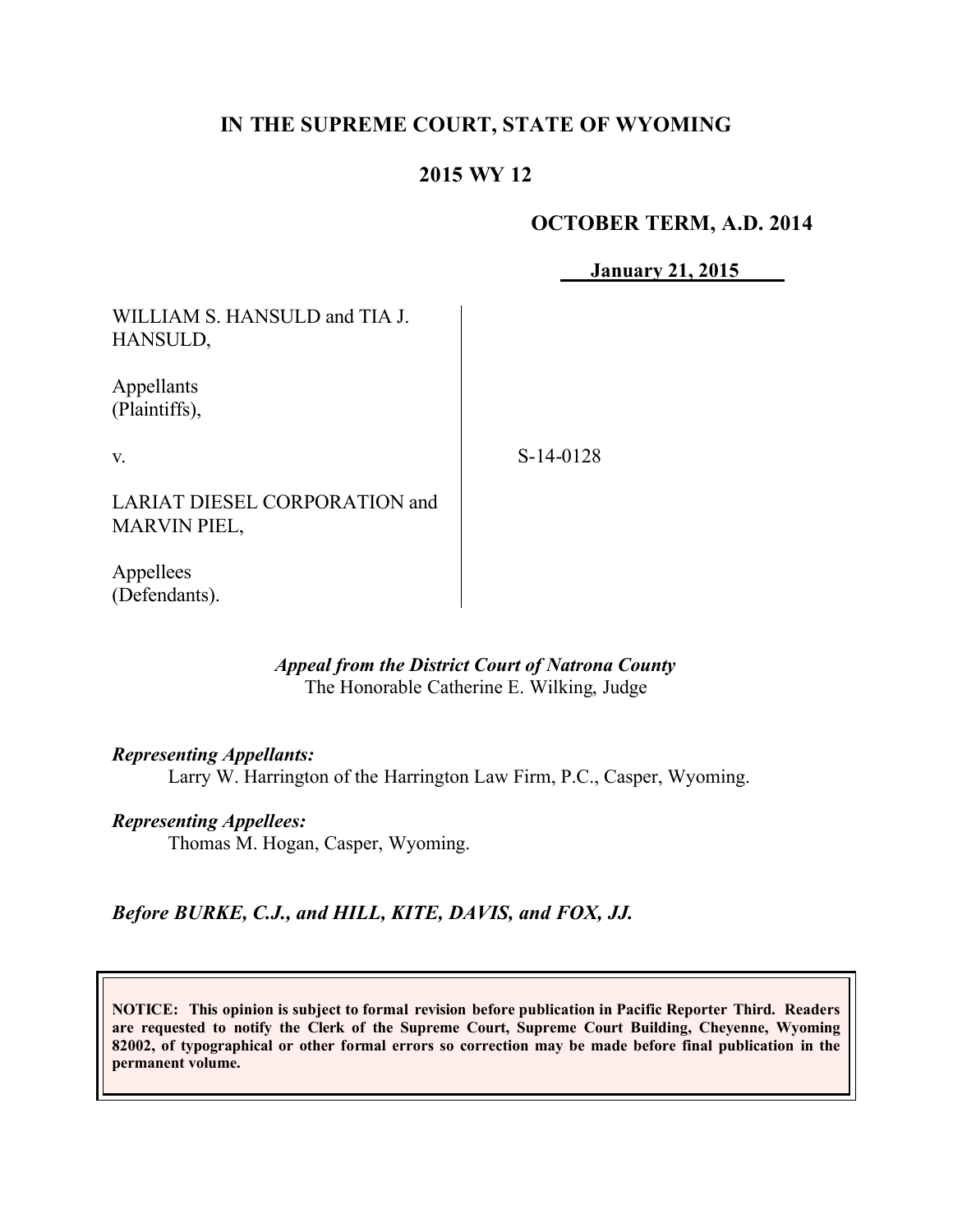## **KITE, Justice.**

[¶1] The district court determined the location of an implied access easement for Lariat Diesel Corporation and Marvin Piel (hereinafter referred to collectively as "Lariat") across property belonging to William S. and Tia J. Hansuld. The Hansulds assert the district court applied the wrong rule of law in determining the location of the easement and its decision was not supported by the evidence presented at trial. While we agree that the district court's legal analysis was incorrect in some respects, we conclude that its ultimate decision was correct and affirm.

### **ISSUES**

[¶2] The issues we must address in this appeal are:

1. Did the district court err by refusing to rule that Lariat did not prove the elements of an implied easement and, therefore, was not entitled to an easement at all?

2. Did the district court apply the wrong rule of law to locate the easement?

3. Was the district court's decision as to the location of Lariat's implied easement unsupported by the record or erroneous as a matter of law?

## **FACTS**

[¶3] The properties at issue in this case are commercial properties that were, at one time, commonly owned by Chapin and Ratcliff, LLC (the LLC). Lariat purchased part of the property in 1995 when it took over a diesel truck sales and service business that had been operating on the property. The truck business had historically used the adjoining property for access, and the LLC and Lariat agreed that the arrangement should continue. *Hansuld v. Lariat Diesel Corp.,* 2003 WY 165, ¶¶ 4-6, 81 P.3d 215, 217 (Wyo. 2003) (*Hansuld I*).

[¶4] In 1996, the LLC sold the property adjacent to Lariat's to Gary Petley. Prior to the closing on that transaction, the LLC, Lariat and Mr. Petley met to discuss exchanging easements, specifically an access easement for Lariat across Petley's property and a sewer easement for Petley across Lariat's property. *Hansuld I,* ¶¶ 6-7, 81 P.3d at 217. The LLC signed the Access Agreement in favor of Lariat, and Lariat signed a sewer easement. The Access Agreement granted Lariat an easement over the southerly 100 feet of Petley's property. Unfortunately, the Access Agreement was not recorded until after the warranty deed from the LLC to Petley so the agreement was outside the chain of title. *Id.*, **[8, 81 P.3d at 217.** Nevertheless, Lariat continued to use the adjoining property for access and, although the property had different owners over the years, there were no problems until the Hansulds acquired it in 2001.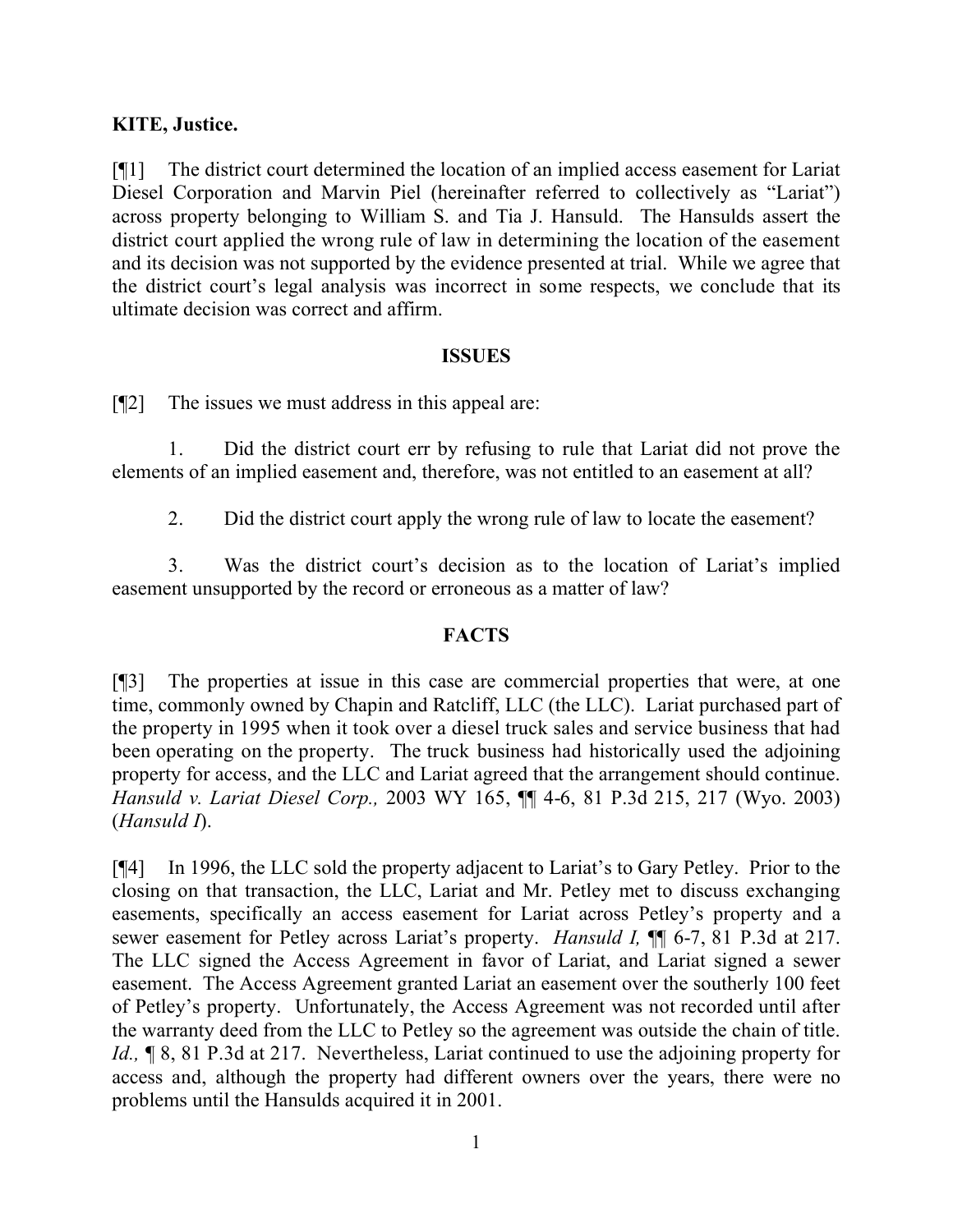[¶5] The Hansulds' predecessors operated businesses involving the sale of various types of vehicles. Similarly, the Hansulds operate a low volume used car business and an electrical contractor business on their property. Immediately after purchasing it, the Hansulds notified Lariat that it could no longer use their property for access and constructed a fence along the property line. The conflicts between the parties grew and litigation ensued. *Hansuld I,* ¶ 10, 81 P.3d at 217.

[¶6] The present matter is the third appeal of the parties' various claims to this Court. In *Hansuld I*, we ruled that Lariat had an implied easement for access across the Hansulds' property, including a portion that had been part of the highway right-of-way and abandoned to the adjacent property owners in 2001. In *Hansuld v. Lariat Diesel Corp.,* 2010 WY 160, 245 P.3d 293 (Wyo. 2010) (*Hansuld II)*, we ruled, among other things, that Lariat was entitled to a judicial determination as to the specific location of its implied access easement, and remanded for appropriate proceedings.

[¶7] On remand, the district court conducted a bench trial to establish the location of the easement.<sup>1</sup> The court had before it a set of stipulated documents which included the original ineffective Access Agreement. In addition, the parties presented lay and expert testimony concerning the path of trucks traversing the Hansulds' property to enter or exit Lariat's diesel truck business. The district court applied the law of floating easements to determine the location of Lariat's implied access easement and accepted one of Lariat's proposed locations with some modification. After the district court entered judgment, the Hansulds appealed.

#### **STANDARD OF REVIEW**

[¶8] We apply the following standard to review a district court's decision after a bench trial:

> "The factual findings of a judge are not entitled to the limited review afforded a jury verdict. While the findings are presumptively correct, the appellate court may examine all of the properly admissible evidence in the record. Due regard is given to the opportunity of the trial judge to assess the credibility of the witnesses, and our review does not entail reweighing disputed evidence. Findings of fact will not be set aside unless they are clearly erroneous. A finding is clearly erroneous when, although there is evidence to support it, the

 $\overline{a}$ 

<sup>&</sup>lt;sup>1</sup> The district court also ruled on several other items presented by the parties, including location of an implied water line easement, competing claims for parking lot and sewer maintenance, and various requests for damages and injunctive relief. The only ruling challenged on appeal is the district court's location of Lariat's access easement.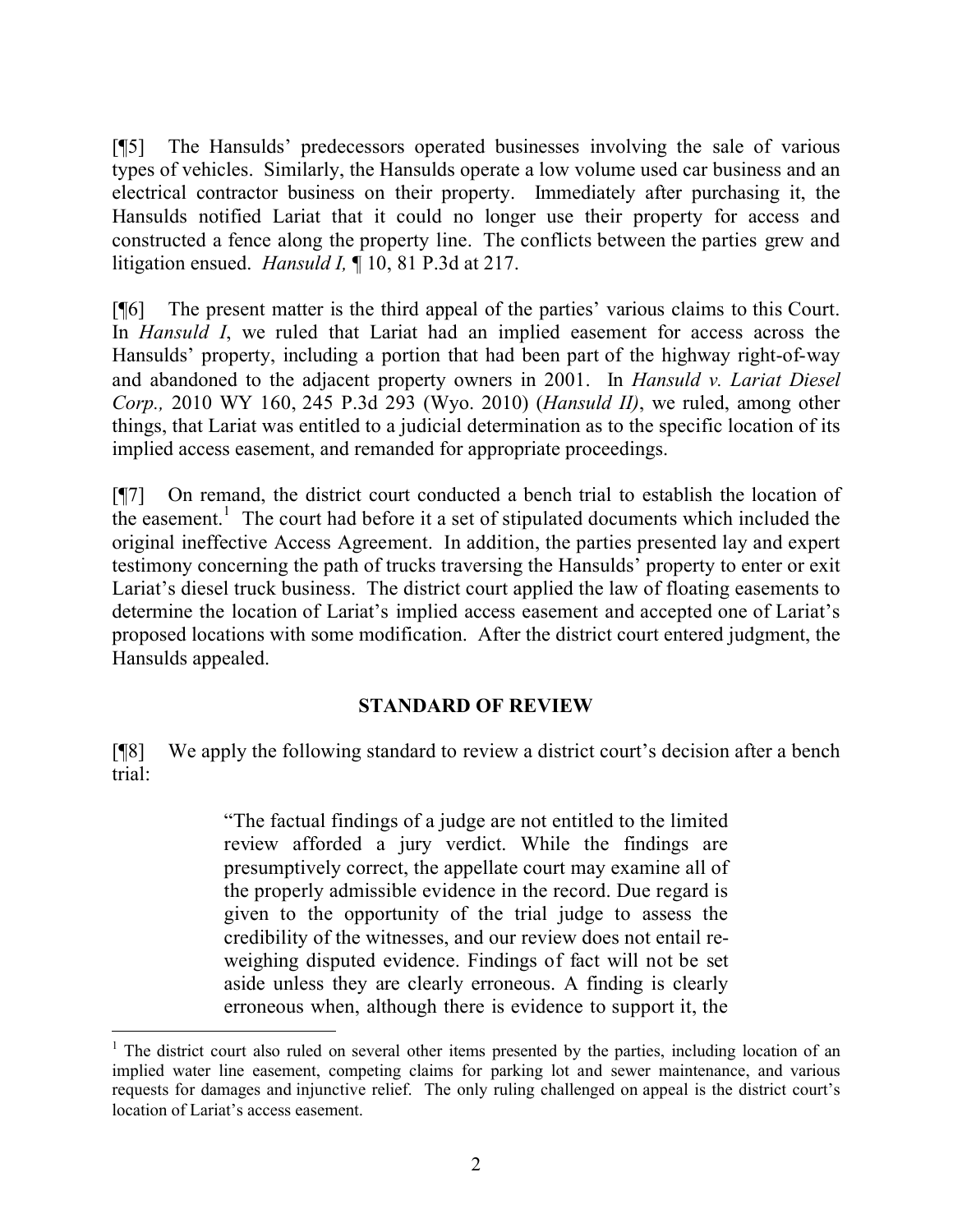reviewing court on the entire evidence is left with the definite and firm conviction that a mistake has been committed."

With regard to the trial court's findings of fact,

"we assume that the evidence of the prevailing party below is true and give that party every reasonable inference that can fairly and reasonably be drawn from it. We do not substitute ourselves for the trial court as a finder of facts; instead, we defer to those findings unless they are unsupported by the record or erroneous as a matter of law."

The district court's conclusions of law, however, are subject to our *de novo* standard of review.

*Morris v. CMS Oil & Gas Co.,* 2010 WY 37, ¶ 12, 227 P.3d 325, 330 (Wyo. 2010), quoting, *Lieberman v. Mossbrook,* 2009 WY 65, ¶ 40, 208 P.3d 1296, 1308 (Wyo. 2009) (citations omitted). *See also Windsor Energy Group, LLC v. Noble Energy, Inc.,* 2014 WY 96, 19, 330 P.3d 285, 288 (Wyo. 2014).

## **DISCUSSION**

## **1. Existence of Implied Easement**

[¶9] The Hansulds argue that Lariat did not meet its burden of proving that an implied easement existed at all. As we stated in our prior *Hansuld* decisions:

> The elements which must be satisfied in order to establish an implied easement are: (1) common ownership followed by a conveyance separating the unified ownership; (2) before severance, the common owner used part of the property for the benefit of the other part, a use that was apparent, obvious, and continuous; and (3) the claimed easement is necessary and beneficial to the enjoyment of the parcel previously benefitted.

*Hansuld I*, ¶ 15, 81 P.3d at 218 (citations omitted). The Hansulds maintain that Lariat did not prove the second and third elements of implied easements.

[¶10] The existence of an implied easement in favor of Lariat over the Hansulds' property has been extensively litigated. In *Hansuld I,* we affirmed the district court's determination that Lariat was entitled to an implied easement, and in *Hansuld II* we ruled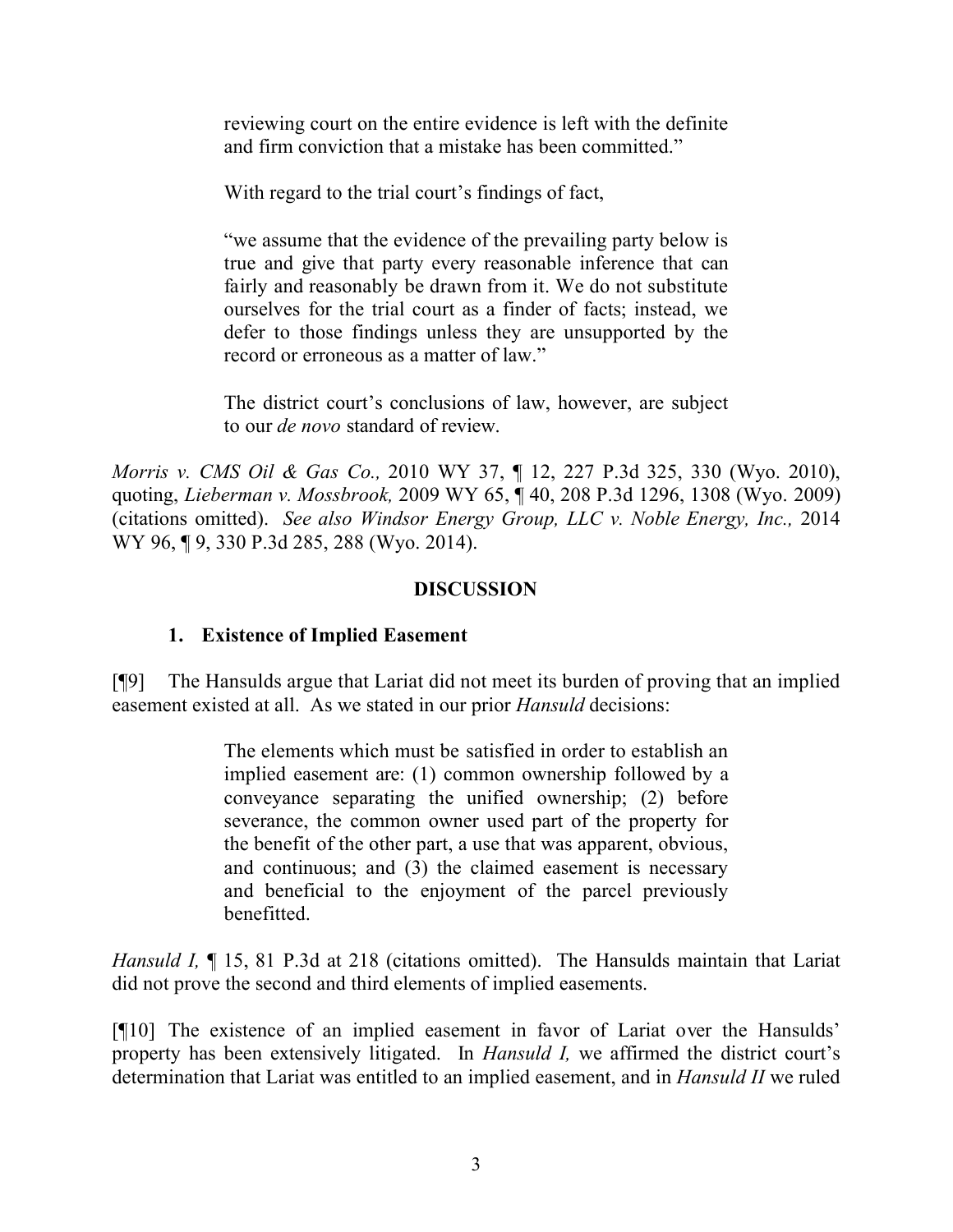that Lariat was entitled to a judicial determination of the exact location of the implied easement.

[¶11] The law of the case doctrine states that a court's final decision at one stage of a proceeding is binding in the successive stages of litigation. *Lieberman* , ¶ 28, 208 P.3d at 1305. "Ordinarily, the law of the case doctrine requires a trial court to adhere to its own prior rulings, the rulings of an appellate court, or another judge's rulings in the case or a closely related case." *Id.*, citing *Triton Coal Co. v. Husman, Inc.,* 846 P.2d 664, 667–68 (Wyo. 1993). Given the history of the case at bar, the law of the case is that an implied easement exists, and we expressly decline the Hansulds' request to reconsider the merits of that question.

# **2. Legal Standard**

[¶12] The Hansulds claim the district court applied the wrong legal standard when it located Lariat's access easement. In particular, the Hansulds take issue with the district court's reference to "floating easements," believing the district court wrongly applied the principles relevant to express easements rather than implied easements. The district court's decision letter stated:

> In accordance with the Wyoming Supreme Court's decision in *Hansuld II,* ¶ 23, 245 P.3d at 301, Lariat requests a declaratory judgment legally describing its implied access easement across the Hansulds' property. Because Lariat did not timely file its "Access Agreement," no document clearly states the location and dimensions of its easement, and therefore, it is best characterized as a floating easement. *See*, *Brumbaugh v. Mikelson Land Co.,* 2008 WY 66, ¶ 21, 185 P.3d 695, 702-03 (Wyo. 2008) (citing *Edgcomb v. Lower Valley Power and Light, Inc.,* 922 P.2d 850, 855 (Wyo. 1996)). "When a floating easement is created, '[t]he parties are presumed to have intended an easement that is reasonably convenient or necessary under the circumstances.'" *Brumbaugh,* ¶ 21, 185 P.3d at 703. The primary goal is to determine the intention of the parties. Any oral or written collateral agreements are the best evidence of the parties' intent. If there is no agreement or if it is insufficient, a court is to consider the "purpose of the easement, the geographic relationship between the dominant and the servient estates, the use of each of the estates, a comparison of the benefit to the dominant owner to the burden of the servient holder, and the actual use of the servient property by the dominant owner, if any." *Id.*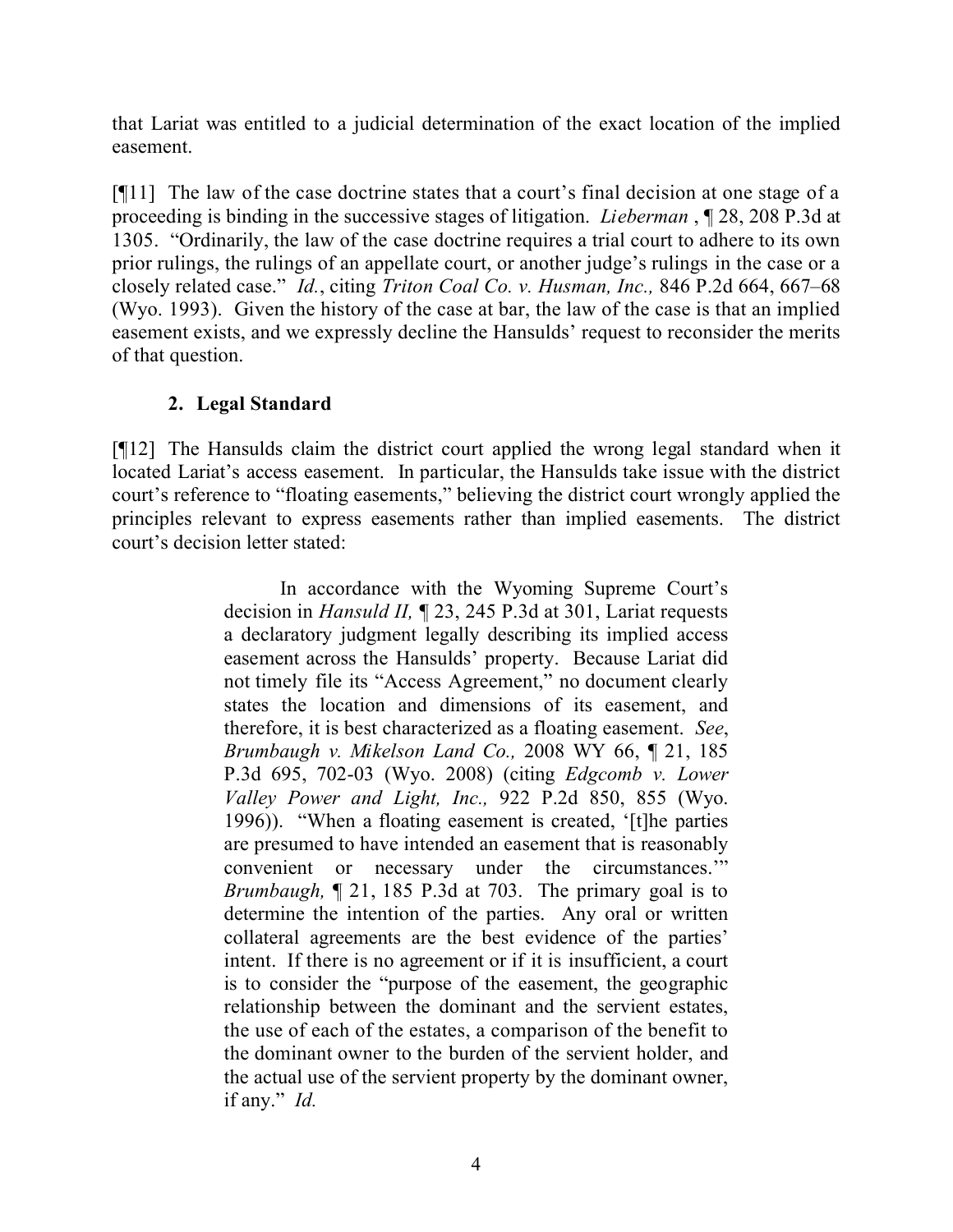[¶13] A floating easement is an "'easement for [a] right-of-way which, when created, is not limited to any specific area on [the] servient tenement.'" *Edgcomb,* 922 P.2d at 855, quoting *Black's Law Dictionary* 640 (6<sup>th</sup> ed. 1990). Thus, a floating easement is created when an easement is expressly granted by the servient property owner but not precisely located in the grant.<sup>2</sup> For example, in *Brumbaugh* and *Edgcomb*, easements for utilities had been expressly created but the location and scope of the easements were not delineated in the relevant documents. *Brumbaugh,* ¶¶ 19-21, 185 P.3d at 702; *Edgcomb,*  922 P.2d at 852-54. Unlike a floating easement which rests upon an express, though vague, grant, an implied easement arises from a legal fiction which creates a right based upon the inferred intention of the parties to the conveyance. *Gray v. Norwest Bank Wyoming, N.A.,* 984 P.2d 1088, 1091-92 (Wyo. 1999).

[¶14] Given Lariat had an implied easement, the Hansulds challenge the district court's use of the law of floating easements to choose a route that is reasonably convenient or necessary for Lariat's business. Although their argument is somewhat difficult to understand, they apparently maintain that in order to correctly apply the law of implied easements the district court should have relied only upon the evidence of the common owner's use of burdened property at the time of severance in establishing the location of the easement.

(b) Except as provided in subsection (c) of this section, agreements entered into after the effective date of this act which grant the right to locate an easement at a later date and which do not specifically describe the location of the easement are null and void.

(c) For purposes of this section an easement or agreement which does not specifically describe the location of the easement or which grants a right to locate an easement at a later date shall be valid for a period of one (1) year from the date of execution of the easement or agreement. If the specific description is not recorded within one (1) year then the easement or agreement shall be of no further force and effect.

(d) For purposes of this section the specific description required in an easement shall be sufficient to locate the easement and is not limited to a survey.

(e) For purposes of this section options to obtain easements at a later date shall not be considered easements or agreements pursuant to subsections (b) and (c) of this section and shall be for a period not to exceed seven (7) years.

<sup>2</sup> As we recognized in *Brumbaugh,* ¶ 21, n.2, 185 P.3d at 702, n.2, Wyo. Stat. Ann. § 34-1-141 now prohibits the creation of perpetual floating easements. Section 34-1-141 states:

<sup>(</sup>a) Except as provided in subsection (c) of this section, easements across land executed and recorded after the effective date of this act which do not specifically describe the location of the easement are null and void and of no force and effect.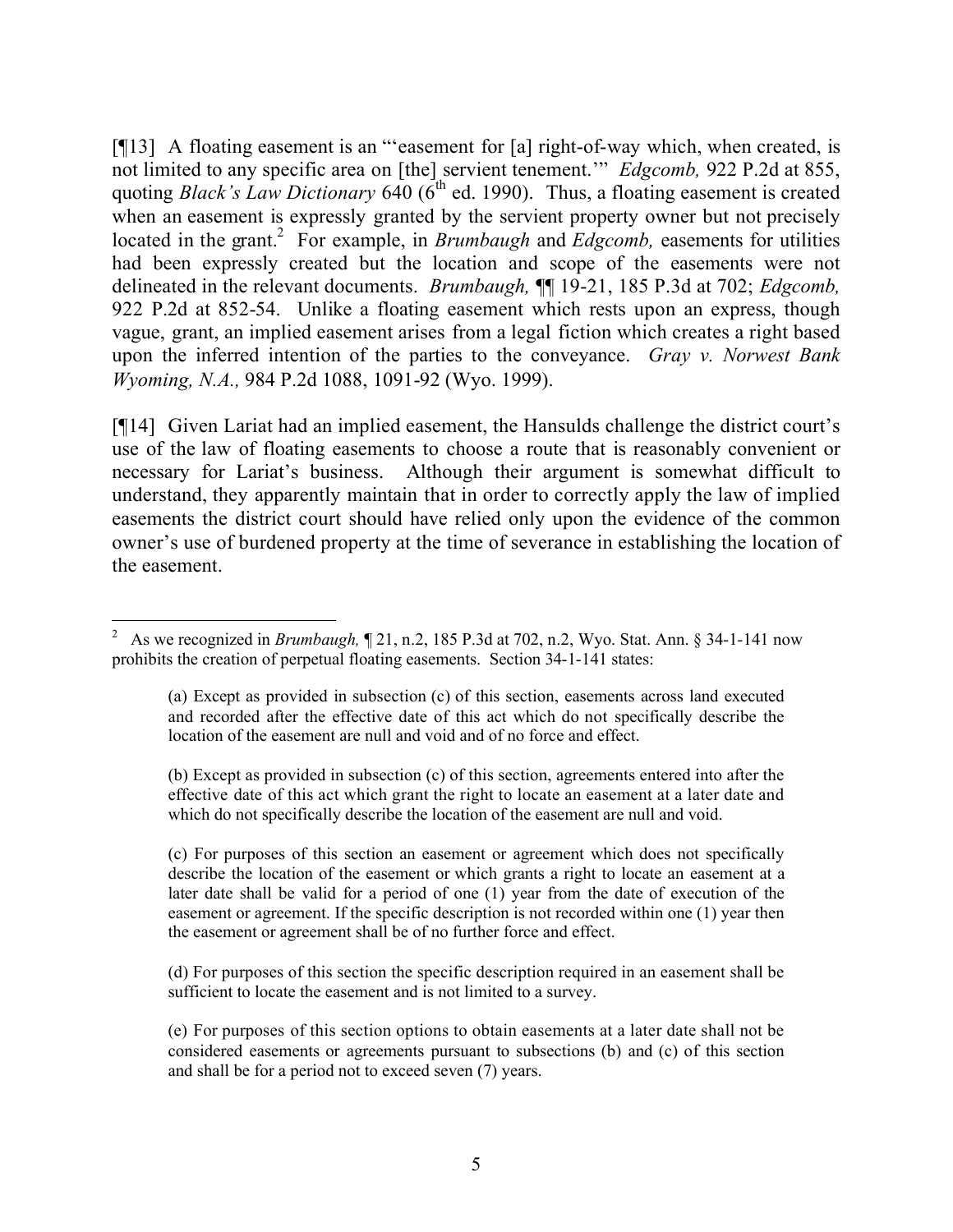[¶15] A comparison of the law of implied and floating easements demonstrates that the lynchpin of establishing and locating both types of easements is the intent of the parties. *Compare Brumbaugh* and *Hansuld I, supra.* What the Hansulds fail to realize is that the factors considered in establishing the parties' intent with regard to location of both floating and implied easements include the use of the easement by the dominant owner. *Brumbaugh,* ¶ 21, 185 P.3d at 703; *Hansuld I,* ¶ 15, 81 P.3d at 218. In the floating easement analysis, the court considers the actual use of the servient property by the dominant owner; in the implied easement analysis, the court considers whether the common owner used part of the property for the benefit of the other part. *Id.* Although the district court may have incorrectly recited the law pertaining to floating easements, its analysis was directed at determining the intent of the common owner, and contrary to the Hansulds' assertion, the district court did consider the actual use of the easement in discerning the parties' intent as to its location. The district court's reference to floating easements does not, therefore, make a legal difference unless there is insufficient evidence to support the district court's decision as to the location of the implied easement.

## **3. Easement Location**

[¶16] We turn now to the evidentiary issue concerning the location of the easement, keeping in mind that our standard of review directs that we consider the evidence in the light most favorable to the prevailing party and give that party every reasonable inference that can fairly and reasonably be drawn from the evidence. *Morris,* ¶ 12, 227 P.3d at 330. Lariat presented two options to the district court to locate the easement. First, it proposed an easement over the entire southerly one hundred feet of the Hansulds' property as set out in the Access Agreement. In the alternative, Lariat provided evidence demonstrating the path large trucks typically used when traversing the Hansulds' property. The Hansulds presented their own evidence of the path of smaller trucks through their property.

[¶17] The district court meticulously discussed the evidence presented at the hearing in its decision letter. To begin, the district court noted the LLC and Lariat had entered into the Access Agreement which provided Lariat an easement over the southerly 100 feet of the Hansulds' property. Although the Access Agreement did not create a valid interest in land, we recognized in *Hansuld I*,  $\P$  19, 81 P.3d at 219, that it was evidence of the parties' intent that Lariat would have access through the Hansulds' property. The Hansulds do not direct us to any authority which states that, when an express easement fails but the dominant owner is entitled to access under an implied easement, the document setting out the express agreement should be disregarded altogether. Indeed, that would seem to be antithetical to ascertaining the conveying parties' intent. In the end, the district court took the Access Agreement into account, but it also considered evidence that showed the original parties did not use the entire 100 foot area and determined Lariat was not entitled to an easement over the whole area.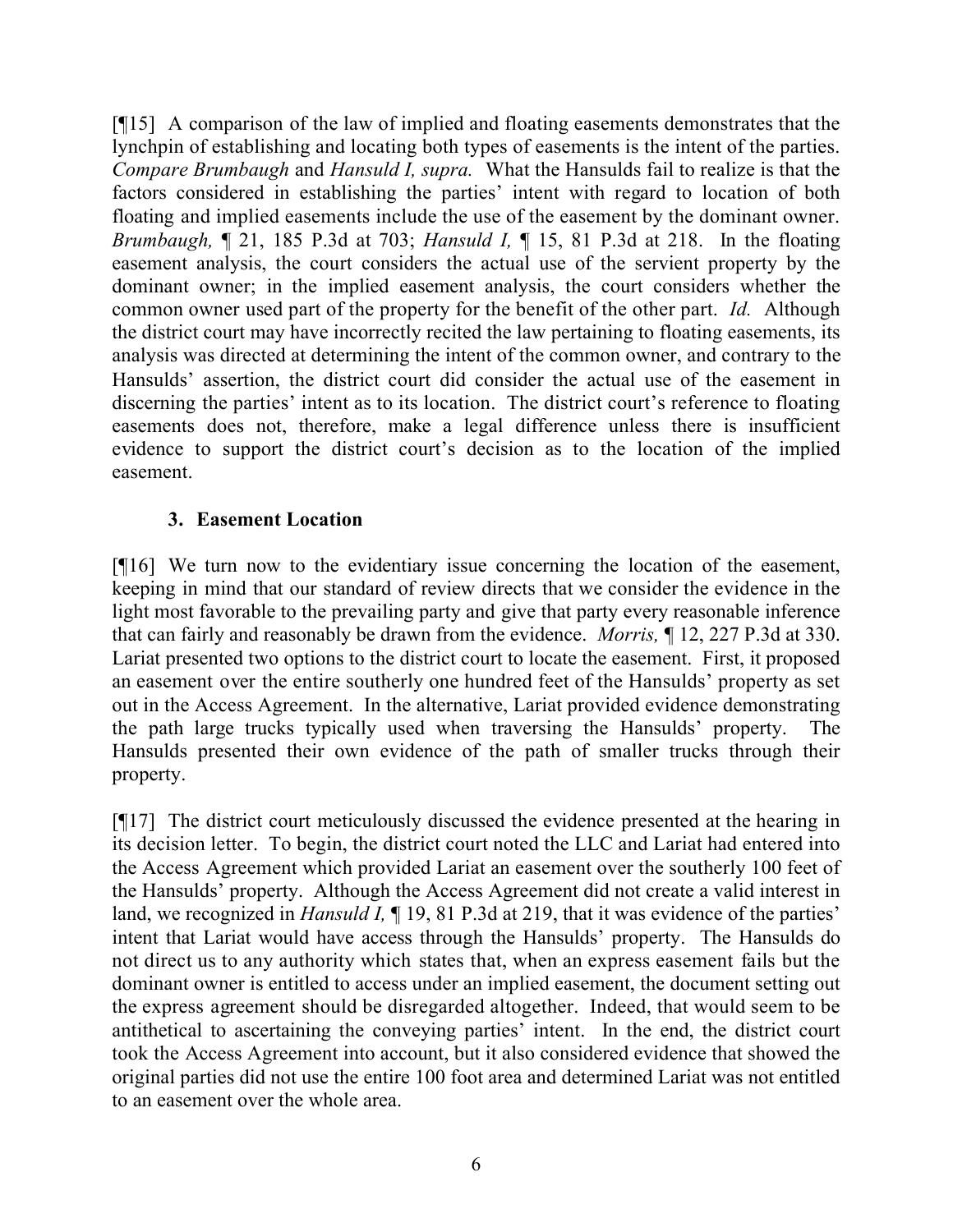[¶18] After rejecting Lariat's claim to the full 100 foot easement set out in the Access Agreement, the district court turned to the evidence offered in support of Lariat's alternative access and the Hansulds' proposal for the access easement. By attempting to grant the 100 foot easement, the LLC obviously intended that Lariat have a generous area for access. The historic need for adequate access is evident because, like Lariat, its predecessor also serviced large diesel trucks and used a portion of the property which would eventually belong to the Hansulds to maneuver the trucks into the diesel service business. The trial evidence included Exhibit S-1, which was a stipulated compilation of information from earlier proceedings between Lariat and the Hansulds. Exhibit S-1 indicated that Mr. Piel had previously testified it was not uncommon for customers of the diesel service business to arrive at the shop with large semi-truck combinations, including three parts: a tractor, a semi-trailer, and a pup.<sup>3</sup>

[¶19] Lariat also presented evidence showing that Wyoming law allows for a single tractor to pull two trailers whose maximum combined length is 81 feet. Mr. Piel testified that the typical tractor is 20 to 25 feet long, making a three-part combination over 100 feet long. Mr. Piel described the difficulties associated with not having enough room to maneuver the large trucks because the Hansulds had limited Lariat's use of the easement area. Given Lariat took over the diesel truck business that had operated on the property when the common owner had it and the truck business used the adjacent property for access, it is a reasonable inference that the historical use included sufficient area for the large diesel trucks to maneuver.

[¶20] Although the district court recognized Lariat's need for a sufficient area for truck access, it also discussed the trial evidence that the actual use of the easement was more limited than Lariat suggested. For example, at different times large commercial signs had been located in the easement area, preventing the trucks from using a portion of it. The district court also considered the fact that the Hansulds' property had historically been, and continued to be, used to display various types of vehicles for sale.

[¶21] Mr. Hansuld testified as to his observations of the truck traffic on the easement area. He provided photographs of an 85 foot long truck traversing his property. One of the Hansulds' witnesses, Ryan Waterbury, is a civil engineer who works for the Hansulds' electric business. He set up a camera and also personally observed the traffic on the easement over a three-week period in 2011. He testified the traffic through the easement area was mostly smaller trucks and cars, although he also witnessed a WB-67 truck using the access route. A WB-67 truck is a tractor with a 53 foot trailer, making a total wheel base of 67 feet. Mr. Waterbury testified the WB-67 truck is the most

 <sup>3</sup> According to the United States Department of Transportation on-line dictionary, a pup is a short trailer used in combination with another semi-trailer to create a twin trailer. http://www.rita.dot.gov/bts/dictionary/list.xml?search=pup&letter=&=Go.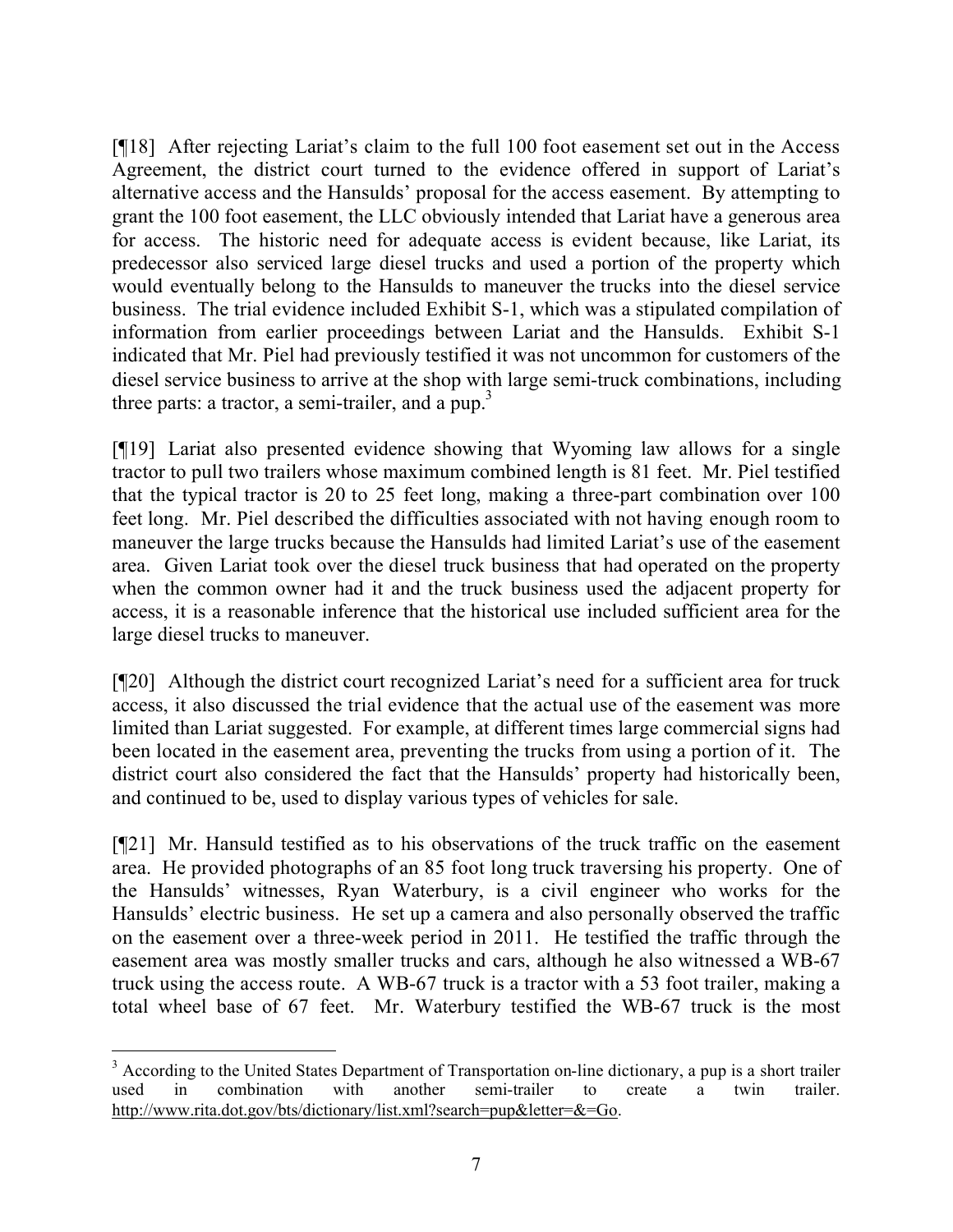common on the road. He stated, however, that he did not know whether WB-67 vehicles were the only size of trucks Lariat serviced.

[¶22] Both parties presented expert engineering testimony as to the required space for different size trucks to negotiate the access area.<sup>4</sup> Civil engineer, Eric Saul, testified on behalf of Lariat and presented a proposal for access. Mr. Saul had worked for the Wyoming Department of Transportation (WYDOT) and also as a private highway and street designer. In developing his proposal, Mr. Saul used the WYDOT Access Manual and design standards for driver access and approaches and assumed tractor-trailer combinations of 100 feet would traverse the easement. This assumption was in accordance with Lariat's use of the easement area and, considering that Lariat took over the common owner's diesel truck business, it is reasonable to infer it would have used the area similarly. Mr. Saul also assumed that the trucks, for safety reasons, should maintain their own lanes of travel when entering and exiting the property from the highway. Given this information, Mr. Saul's proposal included a highway approach of 58.5 feet and a travel way that varied in size but narrowed to 35.2 feet at the point where it crossed through the fence into Lariat's property.

[¶23] The Hansulds also provided expert witness testimony. Lewis James is a professional civil engineer with experience in site plan development. Mr. James oversaw the pathway analyses performed by an engineering technician who works for his company, John Bryson. Based upon Mr. Waterbury's recommendation, Mr. Bryson used a WB-67 truck for most of his analyses. The Hansulds' experts' final recommendation included a 40 foot approach and a 40 foot travel way.<sup>5</sup> Their proposal included the assumptions that the longest legal truck (tractor and trailer combination) in Wyoming was 85 feet and that the trucks had to stay within the existing 40 foot curb cut when entering or leaving the highway. Their proposal allowed the trucks to encroach on other lanes of traffic when turning into and out of the property. It was established, during the trial, that the Hansulds' experts' assumption about the maximum length of a legal tractor-trailer combination in Wyoming was incorrect, and, in fact, the law allows tractor-trailer combinations of over 100 feet. When confronted with that information, Mr. Bryson testified that a longer truck could also maneuver through the 40 foot easement.

[¶24] After considering the trial evidence including the Access Agreement and the evidence about the actual use of the easement area based on the types of trucks that access Lariat's (and its predecessor's) diesel truck service business, the district court concluded the proposal suggested by Lariat best reflected the parties' intentions. Although the district court found all of the expert testimony to be credible, it ruled Mr.

 4 A truck's pathway when performing turns was referred to by the parties and witnesses as a "sweep."

<sup>&</sup>lt;sup>5</sup> The Hansulds also presented a separate recommendation which would have narrowed the easement at the fence between the two properties to allow for installation of a 25 foot locked gate. There is no argument on appeal that the district court erred by rejecting that proposal.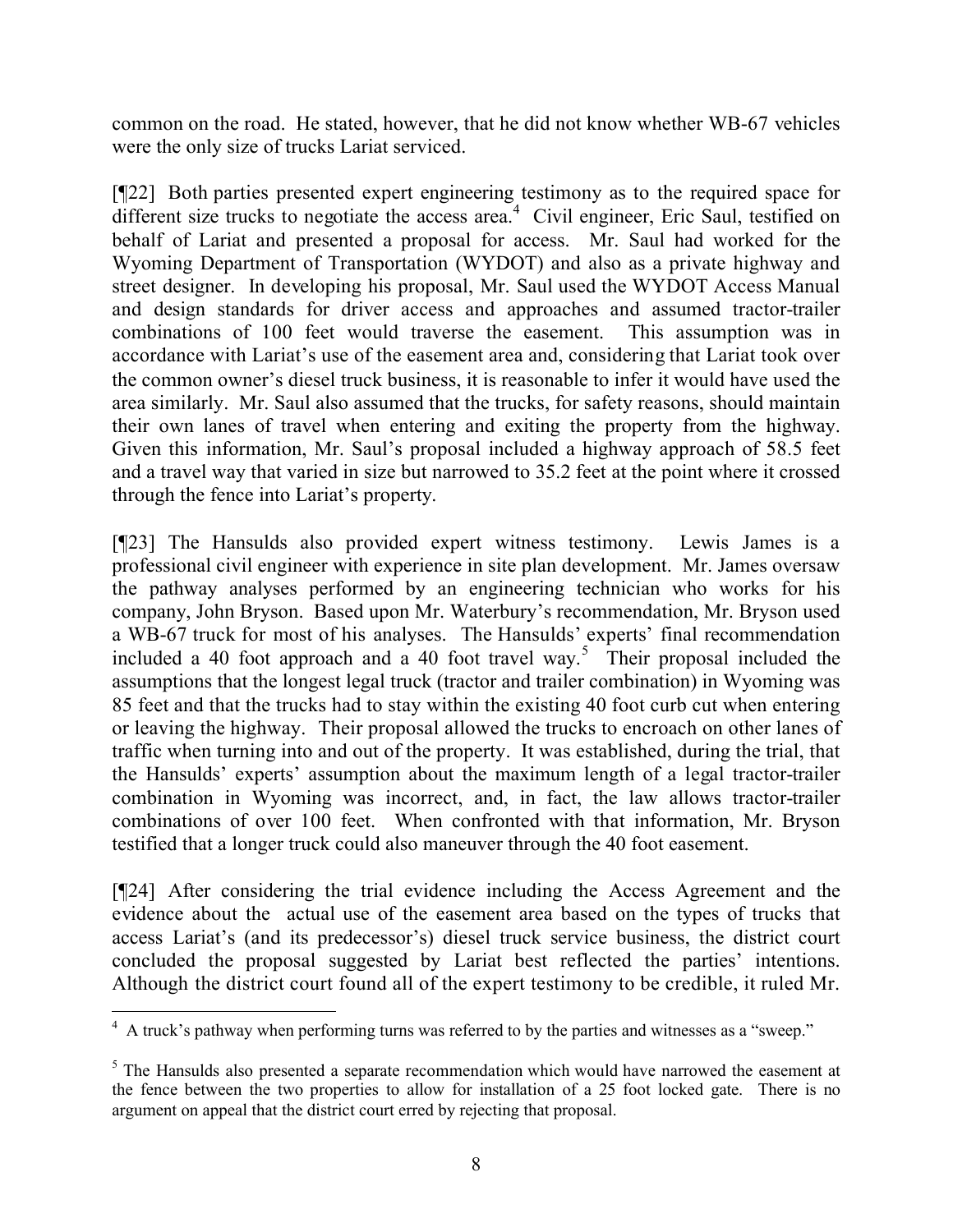Saul's was the most convincing because it accurately reflected the parties' actual use of the property. The district court provided the following comparison of the expert witnesses' testimony:

> Mr. James, Mr. Waterbury, and Mr. Bryson all admitted their access models rested on an initial faulty assumption that truck and trailer combinations in Wyoming have a maximum length of 85 feet. When reviewing the merging traffic lanes on those models, which were arbitrarily chosen by Mr. Bryson, they seem to minimize the scope of the easement by having trucks travel across lanes of traffic in order to enter, or exit from, the Hansulds' lot. For example, Exhibit 26-1's Exhibit D has a truck crossing from an exterior lane, into an interior lane, and into a turning lane in order to turn wide enough to enter into the Hansulds' suggested 40 foot entrance. These wide turns and minimization of the easement, as Mr. Saul's testimony reflects, forces Lariat's truck customers to engage in risky lane changes and turning models. It is then likely Lariat's customers would not use the access easement suggested by the Hansulds, because doing so would require them to perform risky driving maneuvers. A wider entrance, as seen in Lariat's proposal, would allow trucks to make tighter turns into the Hansulds' lot. The Court finds the Hansulds' proposal runs contrary to the acknowledged use and purpose of the access agreement providing Lariat's customers alternative access to that business.

[¶25] Lariat's alternative allowed for the generous access envisioned in the Access Agreement but reduced the easement area by taking into account the actual use. The district court further restricted Lariat's proposed access by narrowing it to accommodate the Hansulds' and their predecessors' historic use of the property to display vehicles for sale. Contrary to the Hansulds' assertions on appeal, it is clear the district court took into consideration the actual use of the easement prior to severance. Applying our standard of review, it is appropriate to infer that Lariat's predecessor used the easement in the same way as Lariat, given it operated the same type of business and used the Hansulds' property for access. Although, in some respects, the district court recited the wrong legal standard, its actual analysis properly focused on the parties' intent as reflected in the actual use of the easement area.

[¶26] The Hansulds also argue that the district court's decision did not adequately take into account the historic 40 foot curb cut. At the time of the trial and apparently for some time earlier, the curb cut from the highway had been 40 feet. The district court's decision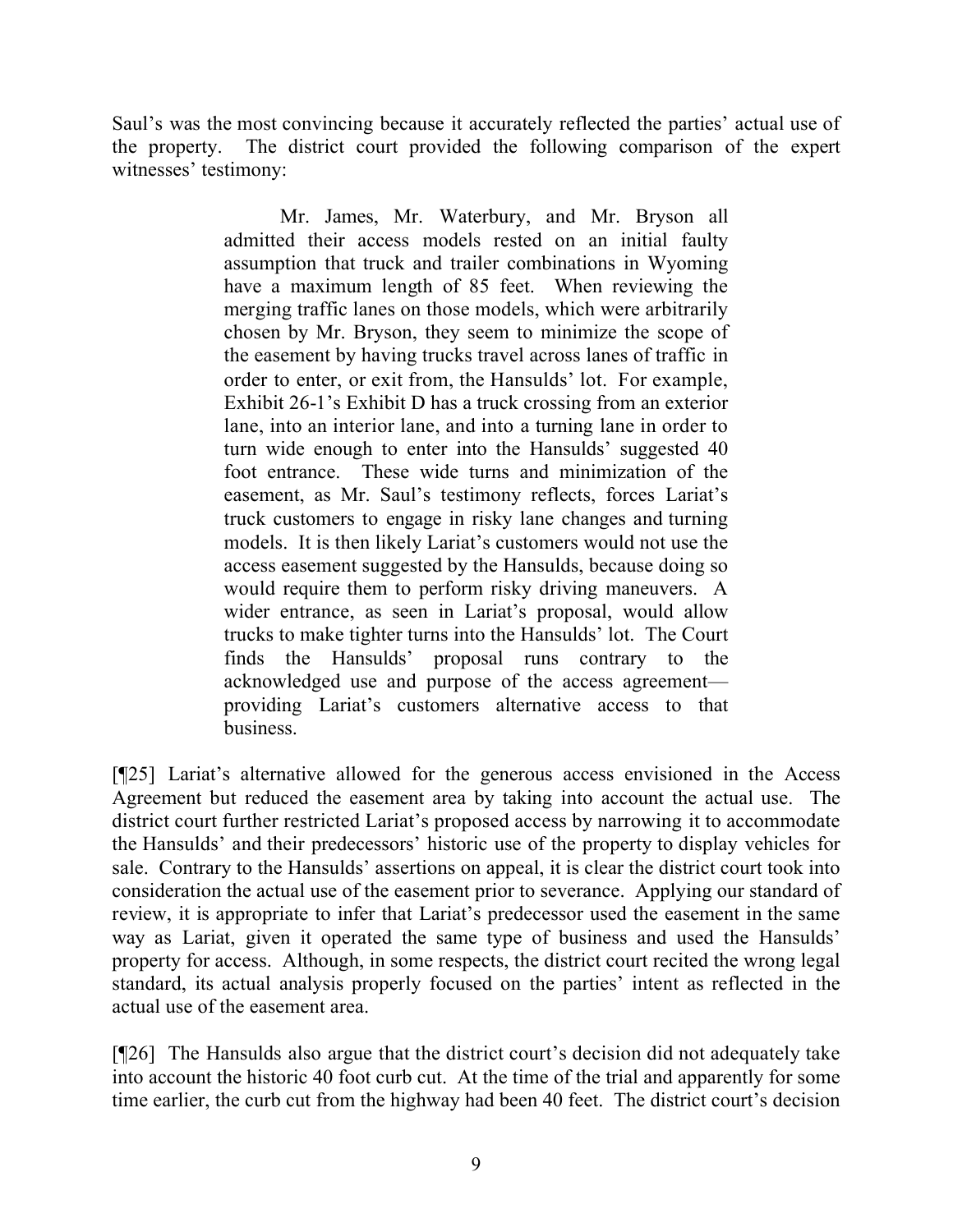included a 58.5 foot approach from the highway to make the access easier for truck traffic. The Hansulds provided evidence that the typical curb cut in the WYDOT access manual was 40 feet. Mr. Saul stated that the longer trucks could not access the Hansuld property by just using the 40 foot curb cut without swerving into other lanes of traffic. In other words, the longer vehicles could not stay completely within their lane of traffic without running over the curb when entering or leaving the Hansulds' property. Mr. Saul stated that his experience and conversations with WYDOT indicated the curb cut could be altered to accommodate the traffic, if necessary. The district court's decision properly determined the usual path for large trucks that had historically used the access easement and its decision to order an easement which included an approach larger than the typical 40 foot curb cut was not erroneous. $6$ 

[¶27] Finally, the Hansulds maintain that "[t]he enlargement of the curb cut to 58.5 feet from 40 feet easily absorbs the existing business sign." Thus, they argue, the district court's chosen easement does not reflect the actual use of the property, which included the placement of the large commercial sign. The existing sign was constructed by Petley in the state right-of-way, after he acquired the property in 1996. We note that, contrary to the Hansulds' assertion, the sign itself is not, and never has been, located as close to the highway as a curb cut for the obvious reason that it would impede all traffic.

[¶28] The Hansulds do not direct us to any evidence demonstrating exactly how the district court's chosen easement pathway affects the existing sign. Instead, they focus on some photographs that were admitted into evidence at trial, claiming they show that the district court's ruling expanding the highway approach will interfere with the sign. The photographs show a car parked parallel with the street. The back of the car is next to the sign standards and the front of the car is near the end of a fence that looks like it lines up with the existing curb cut. The reasonable inference from this photograph is that the current sign sits approximately one car length from the curb cut. We do not know the length of the car; nor do the Hansulds directly tie this photographic evidence or any specific measurements to the district court's chosen pathway. Although the exhibits showing the parties' proposals, the district court's chosen pathway and the photographs are included in the record on appeal, the record does not clearly explain where the district court's chosen pathway actually would be in relation to the existing sign. Furthermore, and perhaps more importantly, at the time of Lariat's acquisition of the property from the LLC, the current sign did not exist. There was a different sign on the property advertising "Cummins Diesel" for the truck servicing business and it was further away from the current curb cut.

[¶29] We do know from the trial evidence that large trucks have historically entered and exited the property without interfering with either sign, and according to Mr. Saul, those trucks could not stay within the current curb cut. Thus, it is not necessary for the

 $\overline{a}$ <sup>6</sup> Obviously, our ruling does not bind WYDOT in any way.